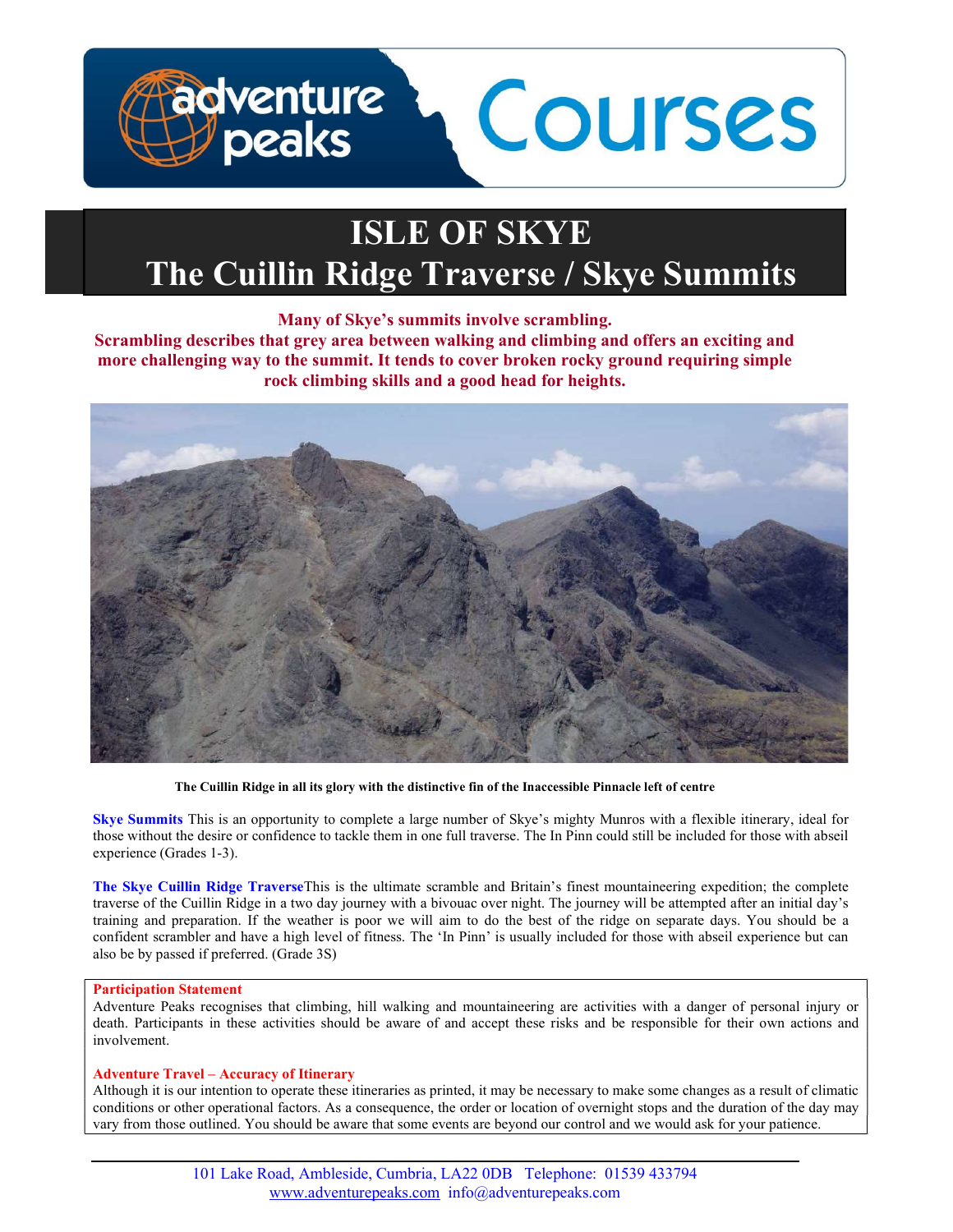## Alternative Dates

All courses can be run on alternative dates on request if booked at least 4 weeks in advance.



Easy moves with a stunning backdrop Taking a breather above the infamous TD gap

## Previous Experience

For both courses you should be physically fit and have experience of 3 season hill walking, some experience of grade 2 & 3 scrambles and a good head for heights. For those attempting the 'Skye Cuillin Ridge Traverse' you also need to feel confident moving efficiently over rough exposed terrain whilst carrying bivvy equipment, food, stoves etc.

# Equipment – please see our separate Kit List Sheet for full information, but some of the key items for both courses are listed below:

\*\*Climbing Helmet Warm clothes<br>\*\*Climbing Harness Waterproof ja Walking Boots (3 season) Hat & Gloves Rucksack Waterbottle Headtorch Survival Bag<br>\*\*Belay plate, \*\*Prussic loop, \*\*Belay plate,<br>\*\*2 x Screwgate Karabiners<br>\*\*1 x 240cm Sling. \*\*2 x Screwgate Karabiners

Waterproof jacket & trousers

For the 'Skye Cuillin Traverse' you will bivouac over night, (weather permitting), so the following will also be required:

Sleeping Bag, Sleeping Mat, Bivi Bag, freeze dried food.

\*\* These items can be hired from us. Please let us know at the time of booking if you need any equipment. All other technical equipment is provided.

15% discount is available off the retail price of clothing and equipment (excluding electronics, sale items and maps) from the time of booking until a year after your course.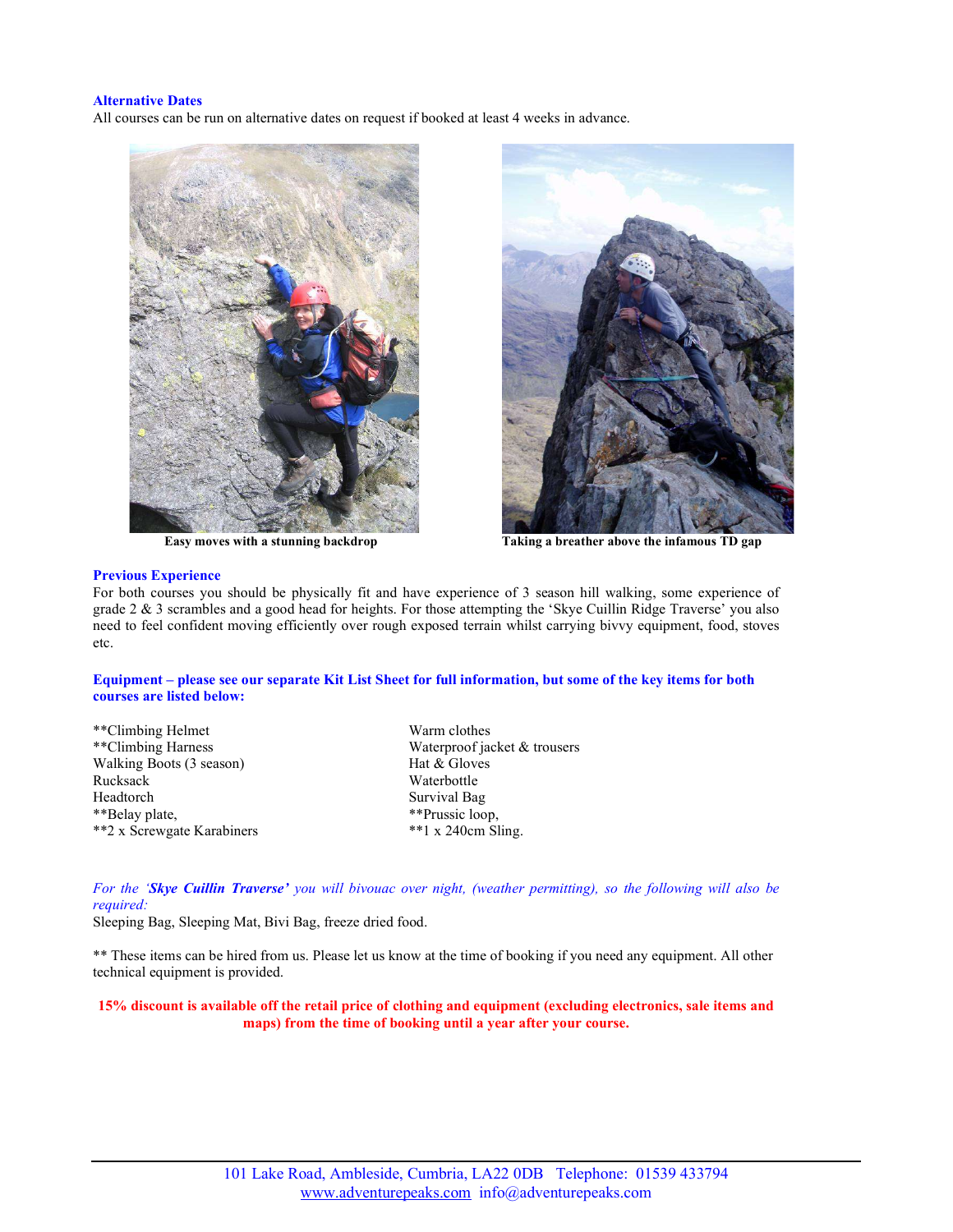

The avoidable crux of the ridge – climbing out of TD gap



# Abseiling off the In Pinn (Inaccessible Pinnacle)